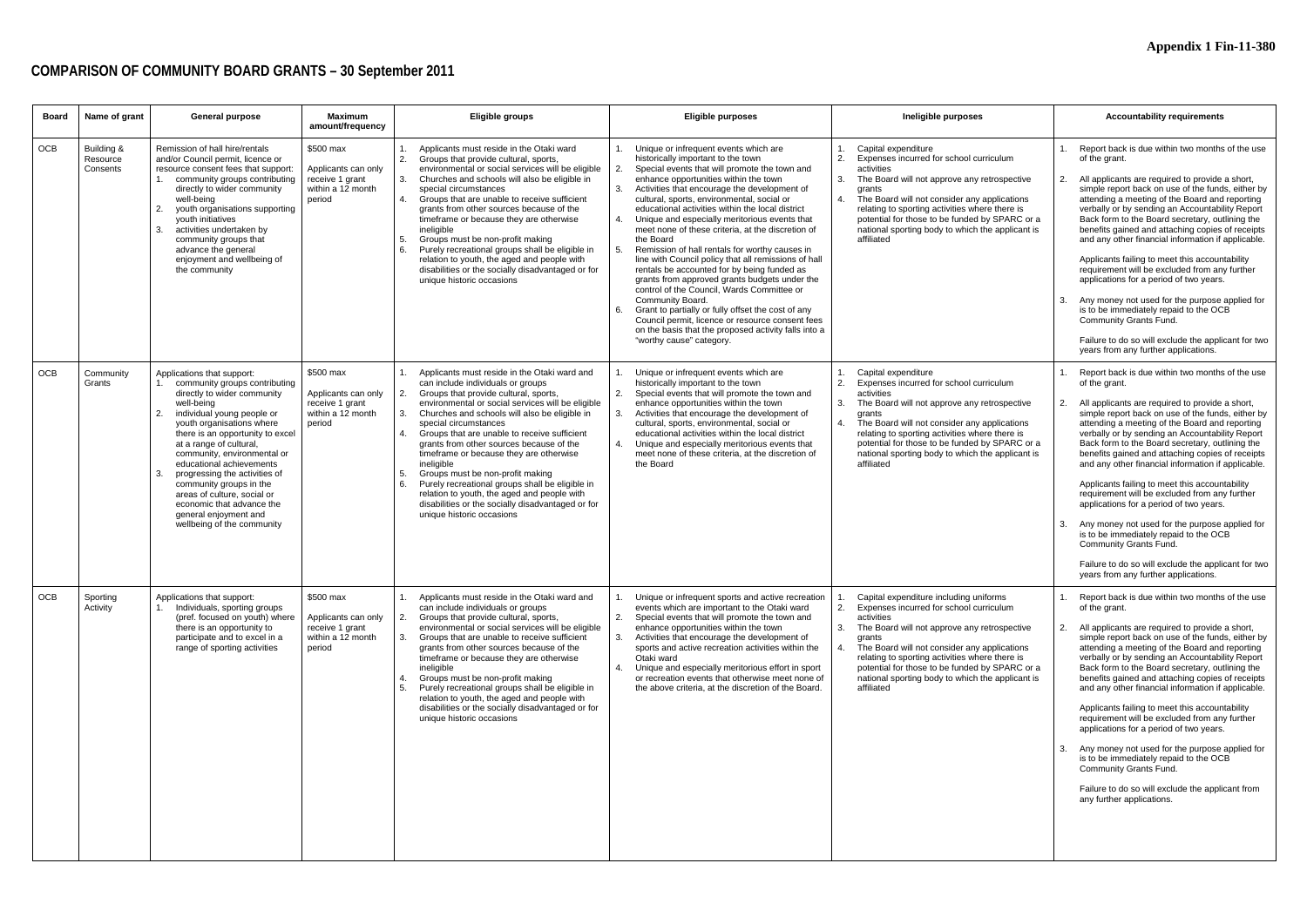| Board       | Name of grant           | <b>General purpose</b>                                                                                                                                                                                                                                                                                                                                                                                                                                                                                                                                                                                                                                                                                                                                                                                                                                                                                      | Maximum<br>amount/frequency                                                                                                                                                                                                                                                                                                                                                                                                                                                                | Eligible groups                                                                                                                                                                                                                                                                                                                                                                                                                                                                                                                                                                                                                                                                                                                                                                                                                                                                                                                                                                                                                                                                                                                                                                                                                                                                                                                                                                                                                                                                                                                                               | <b>Eligible purposes</b>                                                                                                                                                                                                                                                                                                                                                                                                                                                                                                                                                                                                                                                                                                                                                                                                                                                                                                         | Ineligible purposes                                                                                                                                                                                                                                                                                                                                                                                                                                     | <b>Accountability requirements</b>                                                                                                                                                                                                                                                                                                                                                                                                                                                                                                                                                                                                                             |
|-------------|-------------------------|-------------------------------------------------------------------------------------------------------------------------------------------------------------------------------------------------------------------------------------------------------------------------------------------------------------------------------------------------------------------------------------------------------------------------------------------------------------------------------------------------------------------------------------------------------------------------------------------------------------------------------------------------------------------------------------------------------------------------------------------------------------------------------------------------------------------------------------------------------------------------------------------------------------|--------------------------------------------------------------------------------------------------------------------------------------------------------------------------------------------------------------------------------------------------------------------------------------------------------------------------------------------------------------------------------------------------------------------------------------------------------------------------------------------|---------------------------------------------------------------------------------------------------------------------------------------------------------------------------------------------------------------------------------------------------------------------------------------------------------------------------------------------------------------------------------------------------------------------------------------------------------------------------------------------------------------------------------------------------------------------------------------------------------------------------------------------------------------------------------------------------------------------------------------------------------------------------------------------------------------------------------------------------------------------------------------------------------------------------------------------------------------------------------------------------------------------------------------------------------------------------------------------------------------------------------------------------------------------------------------------------------------------------------------------------------------------------------------------------------------------------------------------------------------------------------------------------------------------------------------------------------------------------------------------------------------------------------------------------------------|----------------------------------------------------------------------------------------------------------------------------------------------------------------------------------------------------------------------------------------------------------------------------------------------------------------------------------------------------------------------------------------------------------------------------------------------------------------------------------------------------------------------------------------------------------------------------------------------------------------------------------------------------------------------------------------------------------------------------------------------------------------------------------------------------------------------------------------------------------------------------------------------------------------------------------|---------------------------------------------------------------------------------------------------------------------------------------------------------------------------------------------------------------------------------------------------------------------------------------------------------------------------------------------------------------------------------------------------------------------------------------------------------|----------------------------------------------------------------------------------------------------------------------------------------------------------------------------------------------------------------------------------------------------------------------------------------------------------------------------------------------------------------------------------------------------------------------------------------------------------------------------------------------------------------------------------------------------------------------------------------------------------------------------------------------------------------|
| <b>PRCB</b> | Community<br>Grant      | To provide financial assistance to<br>projects or activities that promote<br>the wellbeing of the Paraparaumu<br>and/or Raumati community and<br>show clear community benefit.                                                                                                                                                                                                                                                                                                                                                                                                                                                                                                                                                                                                                                                                                                                              | \$500 max<br>The applicant has<br>not received<br>financial assistance<br>from the PRCB<br><b>Community Grants</b><br>Fund in the<br>preceding three<br>years except where<br>there is a need to<br>partially or fully<br>offset the cost of<br>any Council permit.<br>licence or resource<br>consent fees or<br>where there is a<br>request for the<br>remission of hall<br>rental when the<br>Board will waive this<br>requirement within<br>three months of the<br>project or activity. | The organisation/individual must undertake its<br>activities in the Paraparaumu/Raumati area.<br>The Board may consider financial assistance<br>for events occurring outside the<br>Paraparaumu/Raumati community where it is<br>shown the community will benefit.<br>Eligible organisations include those that<br>2.<br>provide cultural, sports, environmental or social<br>services to the Paraparaumu/Raumati areas.<br>Criteria:<br>1.<br>The applicant is unable to receive sufficient<br>grants from other sources<br>2.<br>The applicant must be non profit making<br>The organisation/individual must use the<br>3.<br>financial assistance for its activities in the<br>Paraparaumu/Raumati community. The Board<br>may consider financial assistance for events<br>occurring outside the Paraparaumu/Raumati<br>community where it is shown the community<br>will benefit.<br>Organisations must provide the most recent<br>4.<br>financial statements and a copy of a resolution<br>noting the decision to apply for funding.<br>Only one application will be considered by an<br>5.<br>organisation for one event (individual team<br>member applications will not be eligible).<br>Also:<br>The applicant or a representative must attend the<br>PRCB meeting to speak in support of the application<br>and to answer any questions arising. If not<br>representation is made the application may not be<br>considered.<br>The above conditions and criteria do not<br>preclude the PRCB from considering any<br>application at its discretion. | Unique or infrequent project or activity<br>Special project or activity<br>2.<br>3.<br>Meritorious project or activity<br>$\overline{4}$<br>To partially or fully offset the costs of any<br>Council permit, licence or resource consent fees<br>(within 3 months of the project or activity)<br>The remission of hall rental (within 3 months of<br>the project or activity)                                                                                                                                                                                                                                                                                                                                                                                                                                                                                                                                                    | Capital expenditure<br>1.<br>2.<br>Expenses incurred for school curriculum<br>activities<br>3.<br>Normal operating expenses<br>Grants will not be paid retrospectively other than<br>for hall hire or for the cost of a permit, licence or<br>resource consent fee                                                                                                                                                                                      | 1. Applicants are required to provide written<br>confirmation or a verbal report that the money<br>was spent for the purpose granted within 2<br>months of completion of the activity. Individuals<br>are required to outline the benefits gained for<br>them and community groups are required to<br>furnish a written report outlining the benefits<br>gained by the community.<br>Failure to do so may exclude the applicant from<br>any further application.<br>All monies that are not used for the purpose<br>applied are to be returned to the Community<br>Grants Fund.<br>Failure to do so may exclude the applicant from<br>any further application. |
| <b>PCB</b>  | Discretionary<br>Grants | Applications that support:<br>Community groups<br>contributing directly to wider<br>community wellbeing -<br>environmental, social, cultural<br>and economic (this relates to<br>community groups specifically<br>set up to help people in the<br>community and/or improve the<br>local environment. It does not<br>include business development<br>initiatives)<br>Individual young people or<br>youth organisations where<br>there is an opportunity to excel<br>at a range of cultural,<br>educational and sporting<br>requirements<br>Progressing the activities of<br>community groups in the<br>areas of culture, sport and<br>recreation that advance the<br>general enjoyment and<br>wellbeing of the community<br>(this relates to groups that<br>while not having a particular<br>focus on improving social<br>wellbeing, do contribute to the<br>general feel and enjoyment of<br>the community) | \$500 max                                                                                                                                                                                                                                                                                                                                                                                                                                                                                  | Applicants must reside in Paekakariki<br>Churches and schools will be eligible in special<br>2.<br>circumstances<br>Groups or individuals that are unable to receive<br>sufficient grants from other sources because of<br>the timeframe or because they are otherwise<br>ineligible.<br>Groups must be non profit making.<br>4.<br>Purely recreational adult groups shall be<br>5.<br>eligible in relation to youth, the aged, people<br>with disabilities or the socially disadvantaged<br>or for unique historic occasions.                                                                                                                                                                                                                                                                                                                                                                                                                                                                                                                                                                                                                                                                                                                                                                                                                                                                                                                                                                                                                                | Unique or infrequent events that are historically<br>important to the area<br>2.<br>Special events that will promote the area and<br>enhance opportunities within the area<br>Activities that encourage the development of<br>cultural, sports, environmental, social or<br>educational activities within the local district.<br>Unique and specially meritorious events that<br>meet none of these criteria, at the discretion of<br>the Community Board<br>5.<br>Grant to partially or fully offset the cost of any<br>Council permit, licence or resource consent fees<br>on the basis that the proposed activity falls into a<br>"worthy cause" category.<br>The remission of hall rental for "worthy causes"<br>6.<br>in line with Council policy that all remissions of<br>hall rentals be accounted for by being funded as<br>grants from approved grants budgets under the<br>control of the Council or Community Board. | Applications relating to sporting activities where<br>there is potential for these to be funded by<br><b>SPARC</b><br>Major items of capital expenditure costing over<br>2.<br>\$2,000<br>3.<br>Expenses incurred for school curriculum<br>activities<br>The PCB does not accept retrospective<br>applications unless the Board agrees there are<br>exceptional circumstances. Costs already<br>incurred will not normally be considered for<br>grants. | All applicants are required to report either<br>verbally or in writing to the Board on the use of<br>the funds, within three months of the completion<br>of the activity, outlining the benefits gained by<br>the individual.<br>Failure to do so will exclude the applicant for two<br>years from any further application.<br>2. Any money not used for the purpose applied for<br>is required to be repaid to the PCB Discretionary<br>Grants Fund.<br>Failure to do so will exclude the applicant for two<br>years from any further application.                                                                                                            |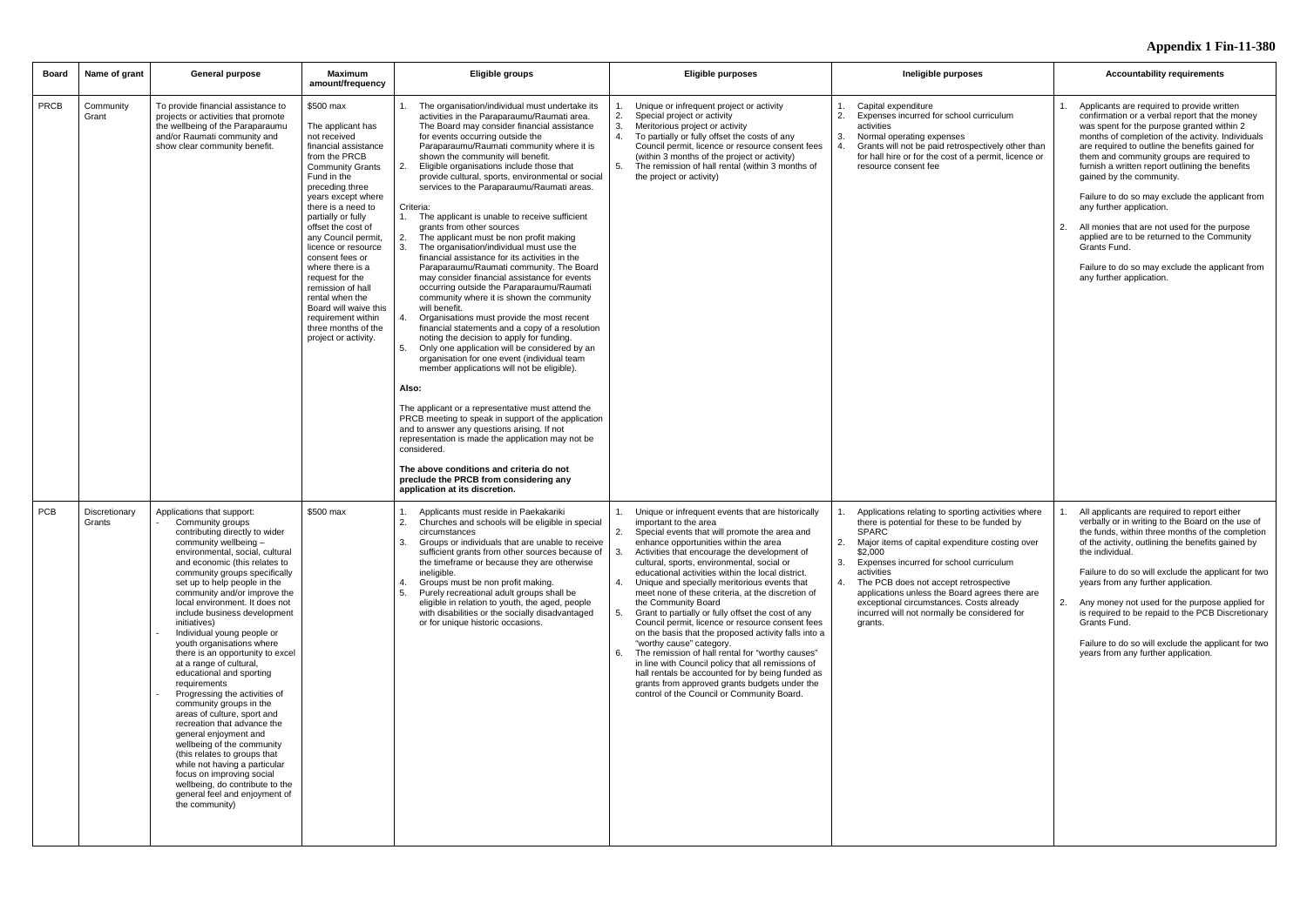| Board      | Name of grant           | <b>General purpose</b>                                                                                                                          | <b>Maximum</b><br>amount/frequency | Eligible groups                                                                         | <b>Eligible purposes</b>                                                                                                                                                                                                                                                                                                                                                                                                                                                                                                                                                                                                                                                                                                                                                                                                                                                                                                        | Ineligible purposes                                                                                                                    | <b>Accountability requirements</b>                                                                                                   |
|------------|-------------------------|-------------------------------------------------------------------------------------------------------------------------------------------------|------------------------------------|-----------------------------------------------------------------------------------------|---------------------------------------------------------------------------------------------------------------------------------------------------------------------------------------------------------------------------------------------------------------------------------------------------------------------------------------------------------------------------------------------------------------------------------------------------------------------------------------------------------------------------------------------------------------------------------------------------------------------------------------------------------------------------------------------------------------------------------------------------------------------------------------------------------------------------------------------------------------------------------------------------------------------------------|----------------------------------------------------------------------------------------------------------------------------------------|--------------------------------------------------------------------------------------------------------------------------------------|
| <b>WCB</b> | Promotion<br>Fund       | Groups or individuals who, through<br>their activities, are promoting the<br>Waikanae ward.                                                     | No maximum<br>amount               |                                                                                         | Applications must be for promotions within the<br>Waikanae ward.<br>Applications will be considered for "events<br>based" activities.<br>Applications will be considered for exceptional<br>circumstances.<br>notwithstanding the above, the WCB has the<br>4 <sup>1</sup><br>right if justification can be proven, to make a<br>grant outside the criteria.<br>The application must promote Waikanae by:<br>Contributing to making Waikanae a Good Place<br>to Live: or<br>Contributing to making Waikanae an Active<br>2.<br>Community; or<br>Attracting visitors to the area; or<br>Promoting Waikanae as a visitor destination.<br>4 <sup>1</sup>                                                                                                                                                                                                                                                                           | Applications will not be considered<br>retrospectively                                                                                 | Successful applicants will be asked to provide a<br>report on how the grant was spent, within six<br>months of receipt of the grant. |
| <b>WCB</b> | Discretionary<br>Grants | Groups or individuals who promise<br>a future input into the development<br>of community, cultural or sports<br>activities within the district. | \$500 max                          | Applicants must reside in the Waikanae ward.<br>2.<br>Groups must be non-profit making. | Community, cultural or sports purposes,<br>including travel both within NZ and overseas.<br>Groups or individuals who are unable to receive<br>sufficient grants from other sources because of<br>the time frame or because they are otherwise<br>ineligible.<br>Grants to partially or full offset the cost of any<br>Council permit, licence or resource consent fees<br>on the basis that the proposed activity falls into a<br>"worthy cause" category.<br>The remission of hall rental for "worthy causes"<br>4 <sup>1</sup><br>in line with Council policy that all remissions of<br>hall rentals be accounted for by being funded as<br>grants from approved grants budgets under the<br>control of the Council, Wards Committee or<br>Community Board.<br>Notwithstanding the above criteria, the<br>Waikanae Community Board has the right if<br>justification can be proven, to make a grant<br>outside the criteria. | Capital expenditure.<br>Expenses incurred for school curriculum<br>2.<br>activities.<br>Grants will not be considered retrospectively. | Applicants must provide evidence that the<br>money was spent for the purpose granted, within<br>six months of receipt of the grant.  |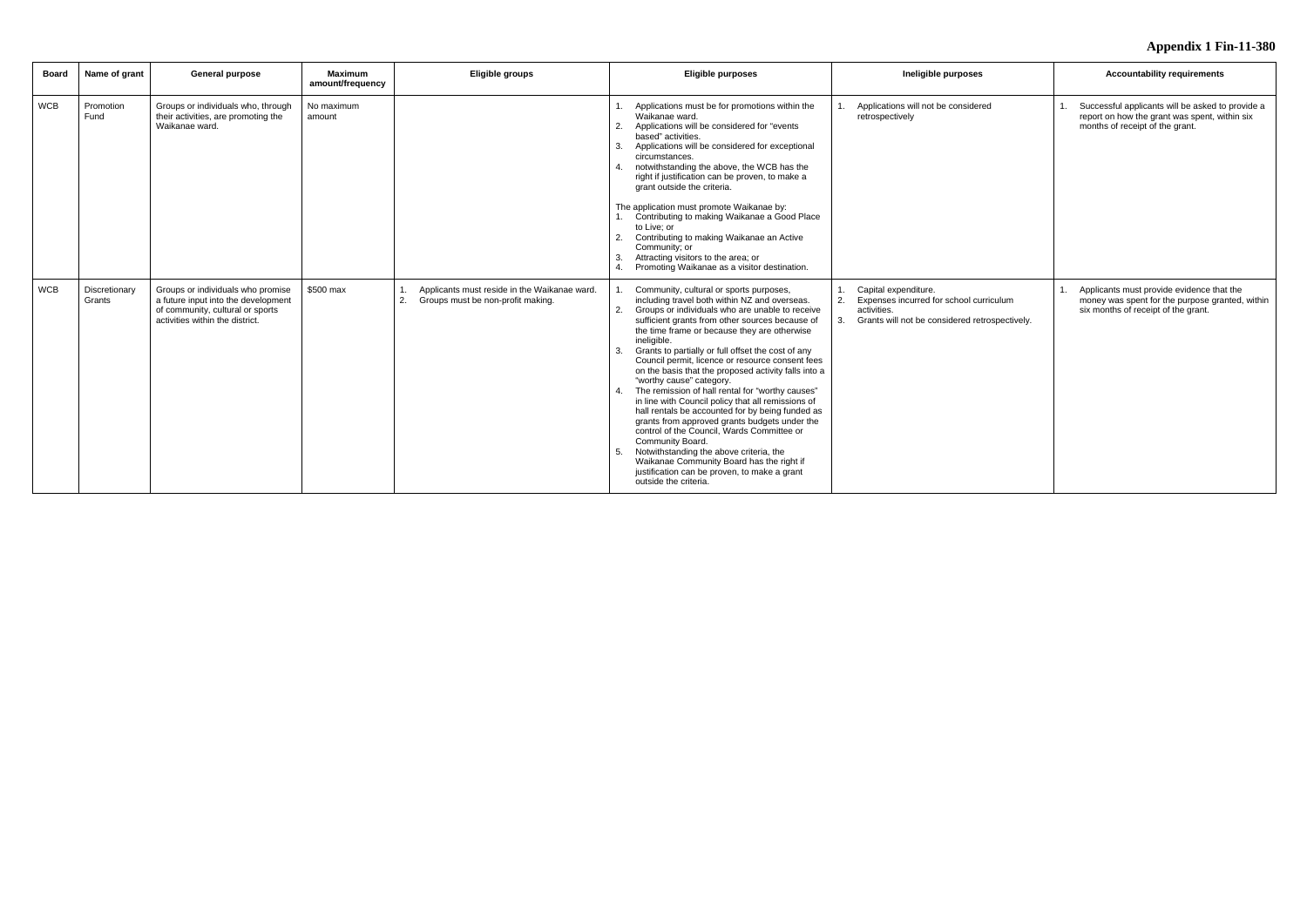# **Comparison of Community Board Grant criteria Paekākāriki, Paraparaumu/Raumati, Waikanae and Ōtaki**

A summary of key points follows:

- Frequency of grants:
	- o OCB says only 1 application within a 12 month period
	- o PRCB says only 1 application within a 3 year period, except for Council permits, licences, hall hire fees
	- o PCB and WCB make no mention of it
- Appearing at Board meetings to speak to applications:
	- o OCB says applicant must attend meeting
	- o PRCB says applicant must attend meeting, and if no representation is made then application may not be considered
	- o PCB says applicant is "asked" to attend
	- o WCB says applicant is "encouraged" to attend
- Eligible purposes:
	- o PRCB says applications for offsetting costs of Council licenses, permits etc, and applications for remission of hall hire, must be made within three months of the activity
	- o No other CB has any time restriction for this type of application
- Ineligible purposes:
	- o PRCB does not consider applications for "normal operating expenses"
	- o No other CB has this criteria
- Accountability requirements:
	- o OCB
		- report back can be written or verbal (i.e. at a Board meeting)
		- report back is due within two months of the use of the grant
		- applicants failing to meet accountability criteria will be excluded from any further applications for two years
	- o PRCB
		- report back can be written or verbal
		- report back is due within two months of the use of the grant
		- applicants failing to meet accountability criteria may be excluded from any further applications (no time frame specified)
	- o PCB
		- report back can be written or verbal
		- report back is due within three months of the use of the grant
		- applicants failing to meet accountability criteria will be excluded from any further applications for two years
	- o WCB
		- report back can be written or verbal
		- $\blacksquare$  report back is due within six months of receipt of the grant
		- no mention is made of consequences of not reporting back
	- o For all four CBs, money not used for the purpose applied for is to be repaid
	- Failure to do so will exclude the applicant from any further applications for two years (OCB and PCB), unspecified time frame (PRCB), not mentioned (WCB)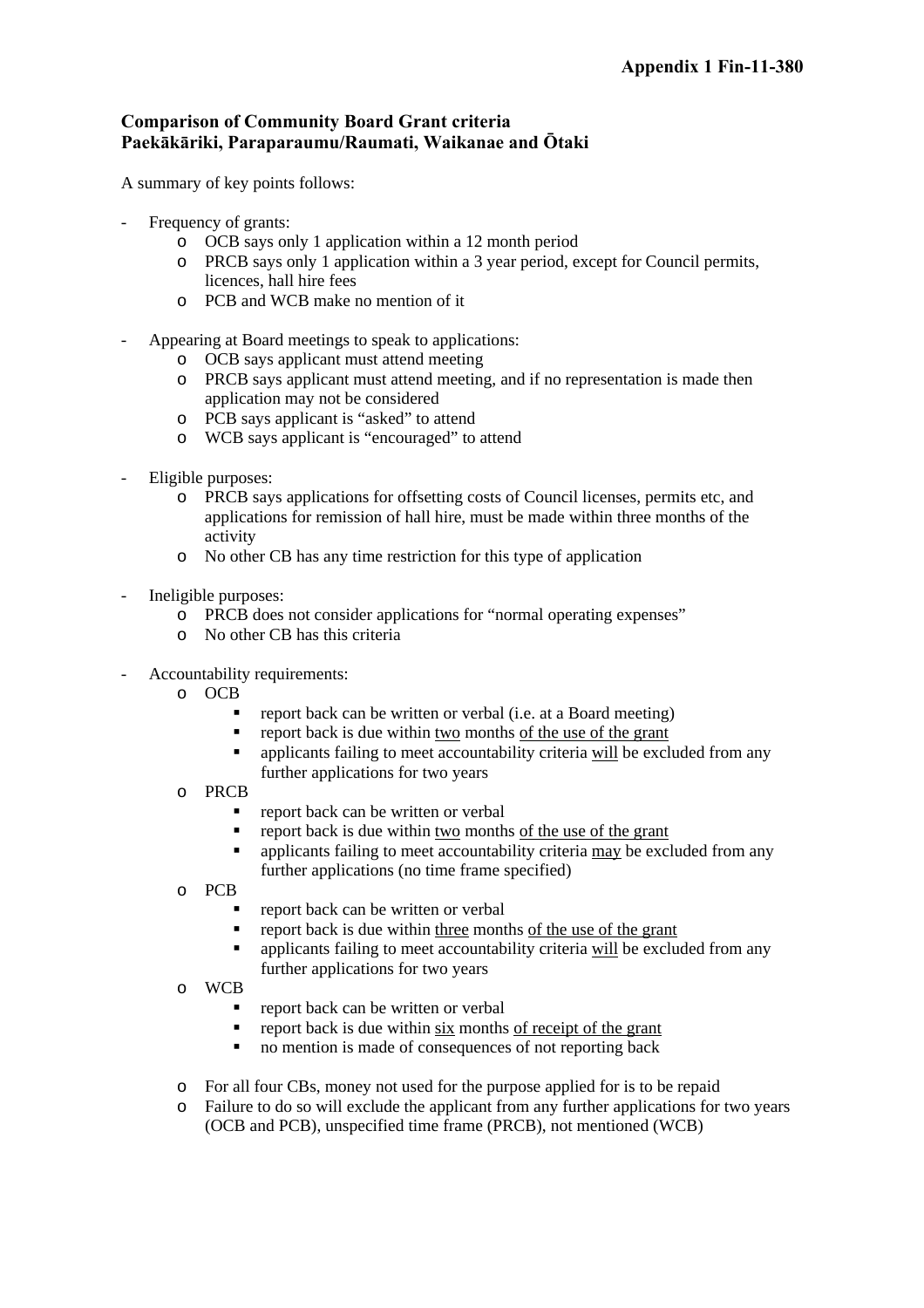# **PARAPARAUMU/RAUMATI COMMUNITY BOARD COMMUNITY GRANTS**

# **Accountability Report Back**

You/your organisation received a grant from the Paraparaumu/Raumati Community Board recently. As part of the acceptance of this grant we require you to:

- attend a meeting of the Paraparaumu/Raumati Community Board and give a verbal report on how the money was spent; **and/or**
- complete the Accountability Report Back and attach copies of receipts of payments and any other financial information if applicable.

Could you please complete this form within **two months** of the use of the grant and return to the address listed below.

# *NOTE: You must return this form in order to be considered for future funding.*

| Name of Individual/Organisation:                                   |                                                   | <u> 1980 - Johann John Barn, mars eta bainar eta bainar eta erromana eta baina eta baina eta baina eta baina eta</u> |  |  |  |  |  |  |  |
|--------------------------------------------------------------------|---------------------------------------------------|----------------------------------------------------------------------------------------------------------------------|--|--|--|--|--|--|--|
| Amount of Grant:                                                   |                                                   | $\frac{1}{2}$<br>Date Received: ___________________                                                                  |  |  |  |  |  |  |  |
|                                                                    |                                                   |                                                                                                                      |  |  |  |  |  |  |  |
|                                                                    |                                                   |                                                                                                                      |  |  |  |  |  |  |  |
|                                                                    |                                                   |                                                                                                                      |  |  |  |  |  |  |  |
|                                                                    |                                                   |                                                                                                                      |  |  |  |  |  |  |  |
|                                                                    |                                                   |                                                                                                                      |  |  |  |  |  |  |  |
|                                                                    |                                                   |                                                                                                                      |  |  |  |  |  |  |  |
|                                                                    |                                                   |                                                                                                                      |  |  |  |  |  |  |  |
|                                                                    |                                                   |                                                                                                                      |  |  |  |  |  |  |  |
|                                                                    |                                                   |                                                                                                                      |  |  |  |  |  |  |  |
|                                                                    |                                                   |                                                                                                                      |  |  |  |  |  |  |  |
|                                                                    |                                                   |                                                                                                                      |  |  |  |  |  |  |  |
|                                                                    |                                                   |                                                                                                                      |  |  |  |  |  |  |  |
|                                                                    |                                                   | Please provide details stating when and how you provided the benefits to the Paraparaumu/Raumati area as             |  |  |  |  |  |  |  |
| proposed in your application.                                      |                                                   |                                                                                                                      |  |  |  |  |  |  |  |
|                                                                    |                                                   |                                                                                                                      |  |  |  |  |  |  |  |
|                                                                    |                                                   |                                                                                                                      |  |  |  |  |  |  |  |
|                                                                    |                                                   |                                                                                                                      |  |  |  |  |  |  |  |
|                                                                    |                                                   |                                                                                                                      |  |  |  |  |  |  |  |
| Please sign below: (2 signatories required for organisations only) |                                                   | NOTE: If the money has not been spent please explain why and your intentions for the money.                          |  |  |  |  |  |  |  |
|                                                                    |                                                   |                                                                                                                      |  |  |  |  |  |  |  |
| Signature:                                                         | <u> 1980 - Johann Barbara, martxa alemaniar a</u> | Signature:                                                                                                           |  |  |  |  |  |  |  |
| Position:                                                          |                                                   | Position:                                                                                                            |  |  |  |  |  |  |  |
| Date:                                                              |                                                   | Date:                                                                                                                |  |  |  |  |  |  |  |

Please return to: Jayne Nock, Kāpiti Coast District Council, Private Bag 60 601, Paraparaumu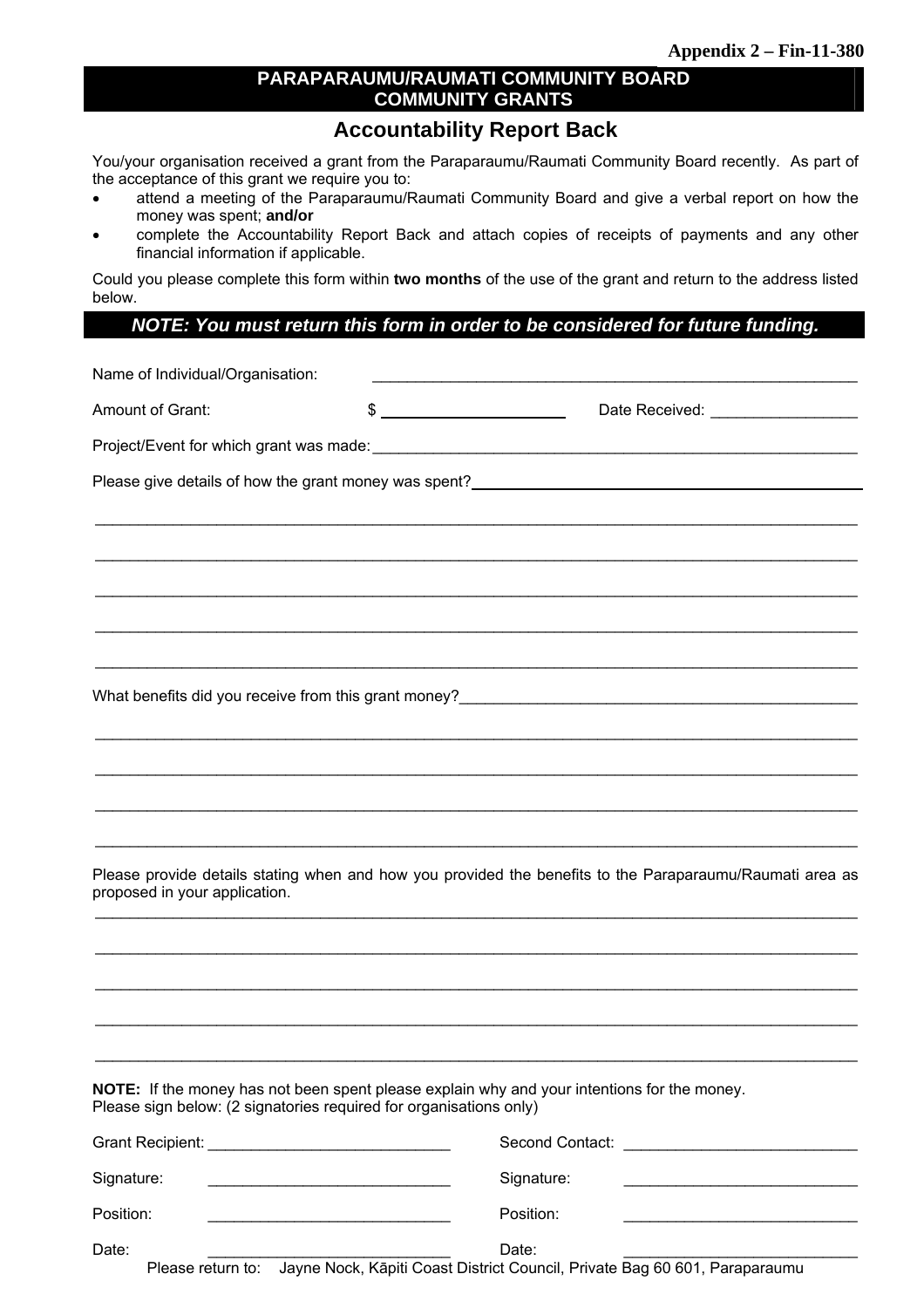#### **PARAPARAUMU/RAUMATI COMMUNITY BOARD COMMUNITY GRANTS – APPLICATION FORM**

#### CRITERIA FOR COMMUNITY GRANTS

The purpose of the Paraparaumu/Raumati Community Board's Community Grants is to provide financial assistance to for projects or activities that promote the well being of the Paraparaumu and/or Raumati community and show clear community benefit.

#### **Eligible Organisations/Individuals**

- 1. The organisation/individual must undertake its activities in the Paraparaumu/Raumati area. The Board may consider financial assistance for events occurring outside the Paraparaumu/Raumati Community where it is shown the community will benefit.
- 2. Eligible organisations include those that provide cultural, sports, environmental or social services to the Paraparaumu/Raumati areas.

#### **Criteria**

- 1. The applicant is unable to receive sufficient grants from other sources.
- 2. The applicant must be non profit making.
- 3. The organisation/individual must use the financial assistance for its activities in the Paraparaumu/Raumati Community. The Board may consider financial assistance for events occurring outside the Paraparaumu/Raumati Community where it is shown the community will benefit.
- 4. Organisations must provide the most recent financial statements and a copy of a resolution noting the decision to apply for funding.
- 5. The organisation/individual has not received financial assistance from the Paraparaumu/Raumati Community Board Community Grants Fund in the last twelve months.
- 6. Only one application will be considered by an organisation for one event (Individual team member applications will not be eligible).
- **NOTE**: All applications must have full documentation to support their application **(maximum of five pages in total).**

#### **Eligible Purposes:**

- 1. Unique or infrequent project or activity;
- 2. Special project or activity;
- 3. Meritorious project or activity;
- 4. To partially or fully offset the cost of any Council permit, licence or resource consent fees\*;
- 5. The remission of hall rental\*.

\* within **the current financial year** of the project or activity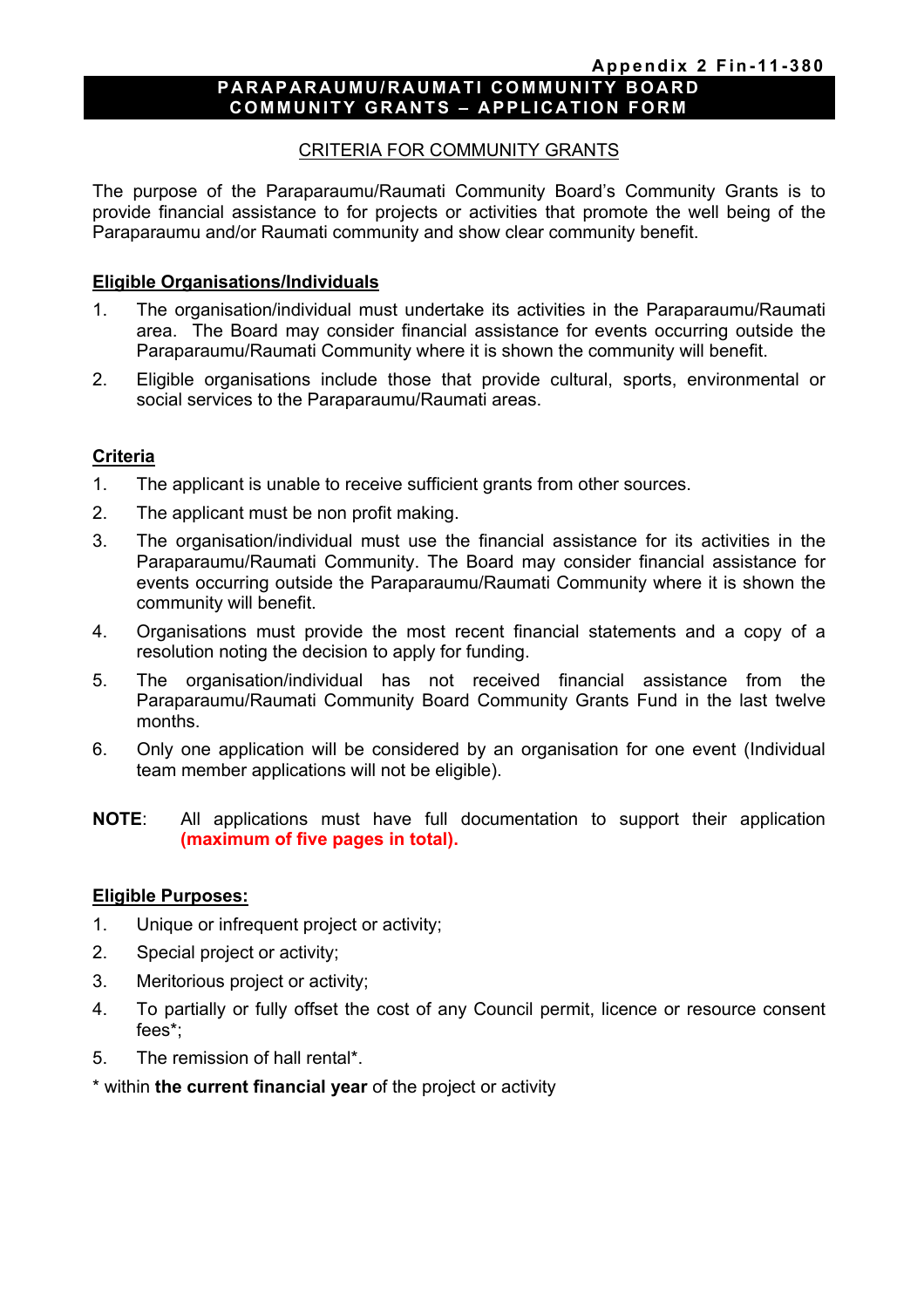#### **PARAPARAUMU/RAUMATI COMMUNITY BOARD COMMUNITY GRANTS – APPLICATION FORM**

#### **Ineligible Purposes**

- 1. Expenses incurred for school curriculum activities.
- 2. Retrospective expenses.

#### **Maximum Grant**

The maximum grant payable is **\$500**.

Grants will not be paid retrospectively other than for hall hire or for the cost of a permit, licence or resource consent fee.

#### **Accountability**

Applicants are required to provide written confirmation or a verbal report that the money was spent for the purpose granted within 2 months of completion of the activity. Individuals are required to outline the benefits gained for them and community groups are required to furnish a written report outlining the benefits gained by the community. In normal circumstances applicants failing to meet accountability criteria will be excluded from any further applications for two years.

The Paraparaumu/Raumati Community Board requires all monies that are not used for the purpose applied for to be returned to the Community Grants Fund. Failure to do so may exclude the applicant from any further application.

### **Procedure for Applications**

- 1. Applications must be made on the approved application form and must contain all supporting information. Failure to provide all of the required information will result in the application being returned to the applicant.
- 2. The applicant or a representative must attend the Paraparaumu/Raumati Community Board meeting to speak in support of the application and to answer any questions arising from the application. If no representation is made at the meeting the application may not be considered on that night but could be considered at a subsequent meeting. attended by the applicant.

# **NOTE: The above conditions and criteria do not preclude the Paraparaumu/ Raumati Community Board from considering any application at its discretion.**

#### **Applications are to be addressed to:**

 Jayne Nock Kāpiti Coast District Council, Private Bag 60 601, Paraparaumu

# **Please Note:**

**Applications must be forwarded to the Kāpiti Coast District Council at least 8 working days prior to the Paraparaumu/Raumati Community Board meeting date in order to meet the report deadline.** 

**Meetings of the Paraparaumu/Raumati Community Board are held every six weeks.**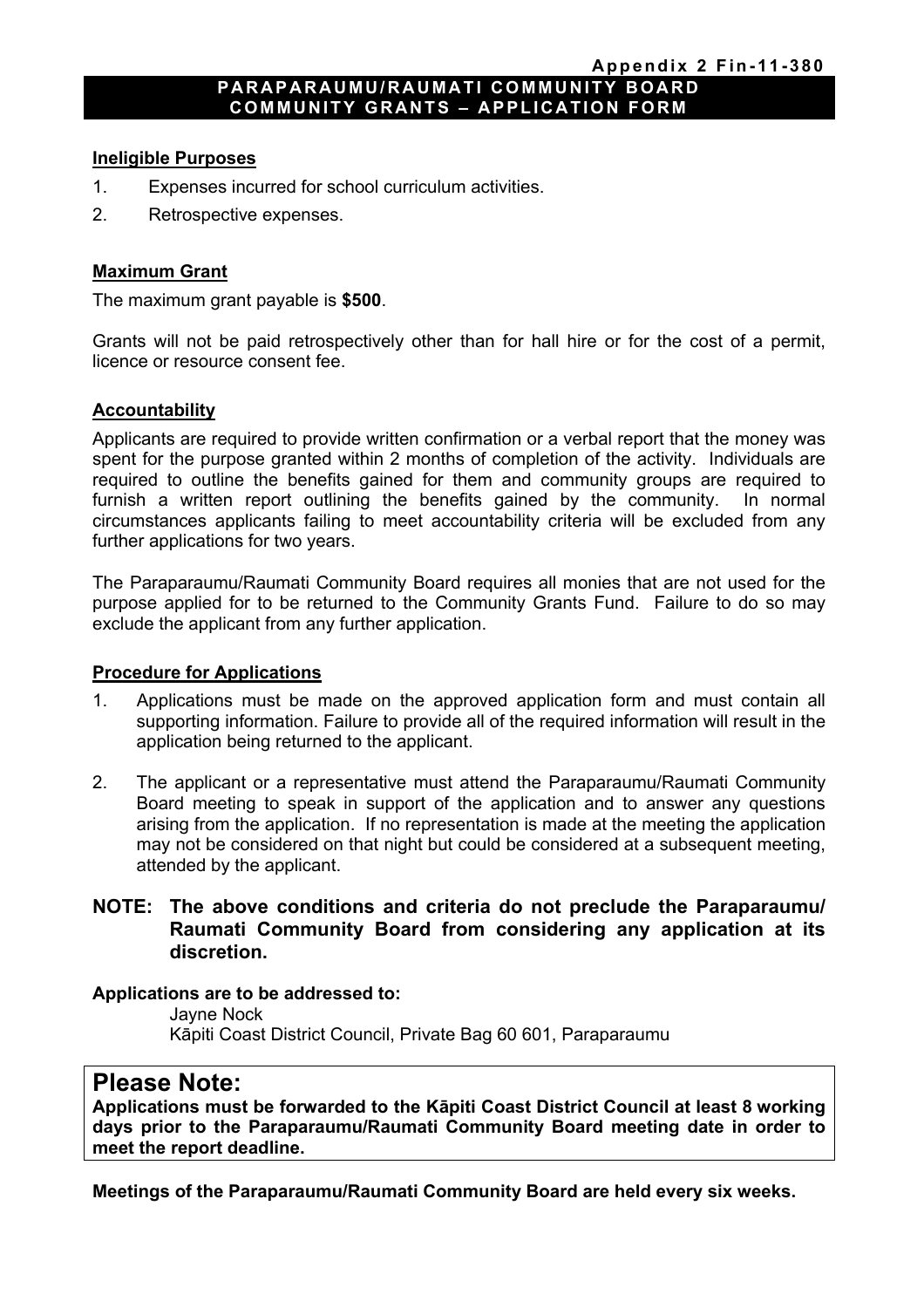Total  $\sqrt{s}$ 

# Appendix 2 Fin-11-380<br>PARAPARAUMU/RAUMATI COMMUNITY BOARD<br>COMMUNITY GRANTS – APPLICATION FORM

# **Applicant Details**

| Name:                                                                                             |                                             |  |
|---------------------------------------------------------------------------------------------------|---------------------------------------------|--|
|                                                                                                   |                                             |  |
|                                                                                                   |                                             |  |
|                                                                                                   |                                             |  |
| Why do you need this funding? (Please attach further information that will help your application) |                                             |  |
|                                                                                                   |                                             |  |
|                                                                                                   |                                             |  |
|                                                                                                   |                                             |  |
|                                                                                                   |                                             |  |
|                                                                                                   |                                             |  |
|                                                                                                   |                                             |  |
|                                                                                                   |                                             |  |
| What are the expected benefits to you (the applicant)?                                            |                                             |  |
|                                                                                                   |                                             |  |
|                                                                                                   |                                             |  |
|                                                                                                   |                                             |  |
|                                                                                                   |                                             |  |
| What benefits can you provide to the Paraparaumu/ Raumati area as a result of                     |                                             |  |
| providing you with this grant?                                                                    |                                             |  |
|                                                                                                   |                                             |  |
|                                                                                                   |                                             |  |
|                                                                                                   |                                             |  |
| <b>Costs</b> (travel, accommodation etc)                                                          | <b>Income</b> (fundraising, grants, saving) |  |
|                                                                                                   |                                             |  |
|                                                                                                   |                                             |  |
|                                                                                                   |                                             |  |

 $\overline{\text{Total}}$  \$